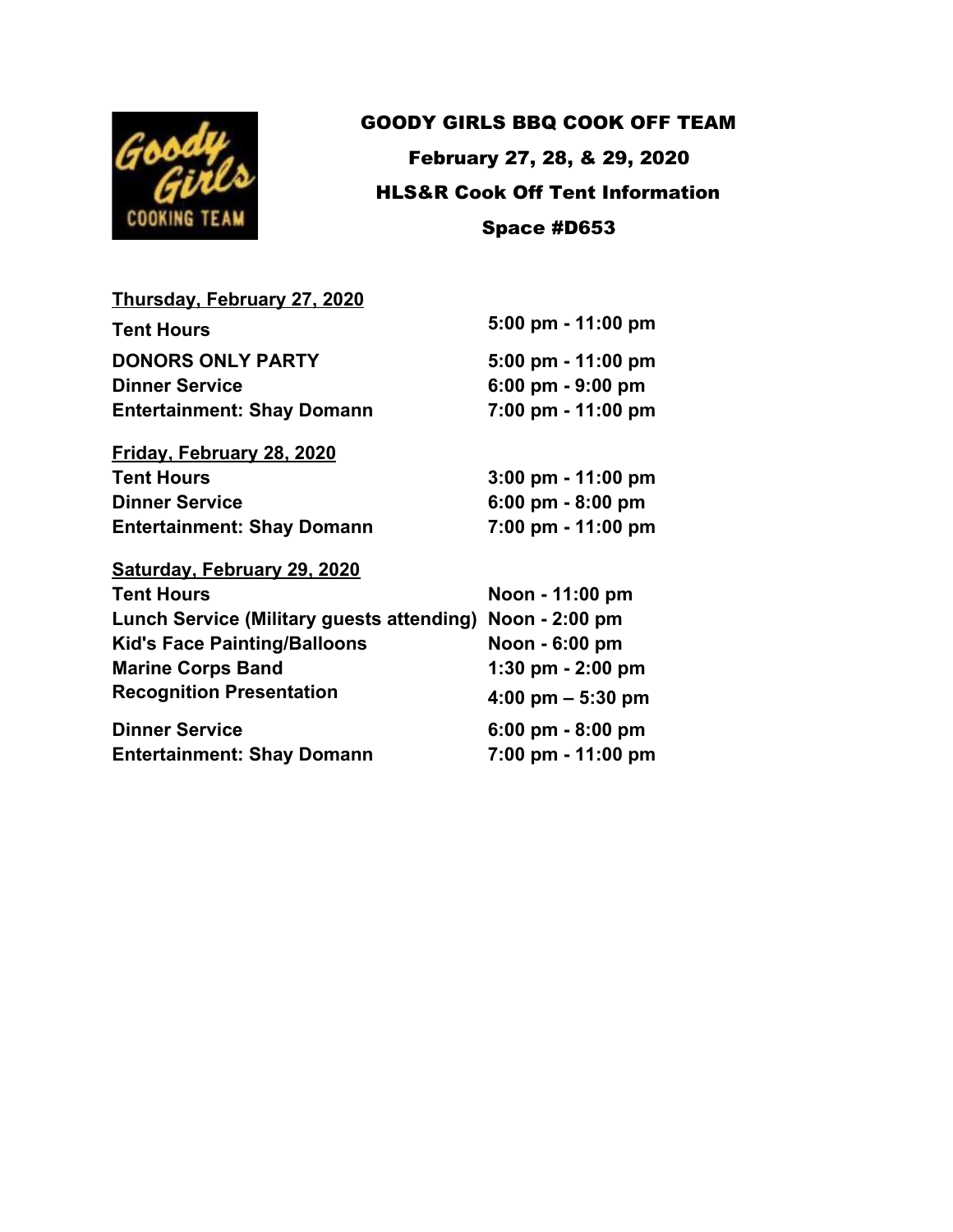- Each Donor wristband admits **ONE** adult.
- Each adult must wear a wristband that is clearly visible at all times.
- Wristbands are good only for the date indicated on the band.
- All donors are admitted based on tent capacity.
- Wristbands may **NOT** be reproduced or sold for profit. Any persons reproducing or reselling for profit will be banned from the tent.
- A separate admission ticket is required for entrance into the Contest area.
- The VIP entrance will be for those with a VIP wristband **ONLY**

*Per HLS&R BBQ Cook Off Rules, the tent will close at 11:00 p.m.*

*No one under the age of 21 is allowed in the tent after 7:00 p.m*.

**Bronze Donor - \$1,300** 8 Thursday Wristbands, 8 Friday Wristbands & 8 Saturday Wristbands

**\*Donor will receive 2 VIP wristbands and 6 regular wristbands per night\***

**Silver Donor - \$1,950** 12 Thursday Wristbands, 12 Friday Wristbands & 12 Saturday Wristbands

**\*Donor will receive 2 VIP wristbands and 10 regular wristbands per night\***

**Gold Donor - \$2,600** 16 Thursday Wristbands, 16 Friday Wristbands & 16 Saturday Wristbands

**\*Donor will receive 4 VIP wristbands and 12 regular wristbands per night\***

**Platinum Donor - \$3,250** 20 Thursday Wristbands, 20 Friday Wristbands & 20 Saturday Wristbands

**\*Donor will receive 4 VIP wristbands and 16 regular wristbands per night\***

**ALL DONORS SIGN UP ONLINE AT WWW.GOODYGIRLS.ORG**

*Don't have access to the internet?*

*Call your Goody Girl Representative or (713) 213-8828*